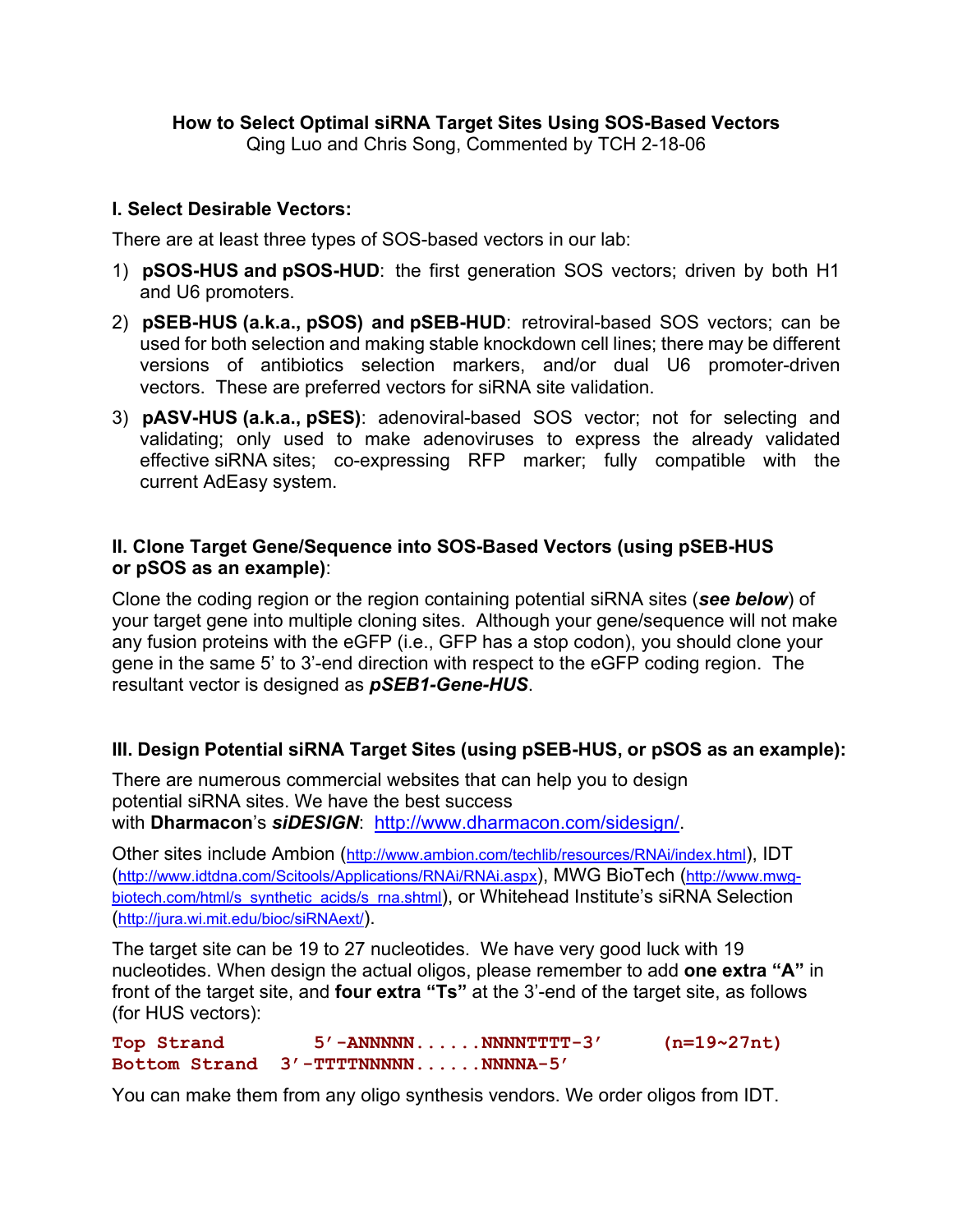## **IV. Clone Oligo Cassettes into SOS Vectors (using pSEB-HUS, or pSOS as an example):**

A) Preparation of the Annealed Oligo Cassettes:

- 1) Dissolve each of oligo (sense and anti-sense strands) in dd-H2) to make stocks at final concentration of 1.0ug/ul.
- 2) Transfer 20ul each to a new screw cap 1.7ml microfuge tube, and mix well.
- 3) Boil the oligo mixture for 5-10 minutes.
- 4) Cool the mixture down at room temperature (usually taking 5-10 min).
- 5) Transfer **10ul** of annealed oligo mixture to a new 1.7ml microfuge tube, and add **490ul** dd-H2O (i.e., **1:50 dilution**). This is your annealed oligo cassette ready for ligation reaction.

**NOTE**: We have tried to use different dilutions of annealed oligo cassettes, ranging from 1:10 to 1:100 dilutions. The common mistake for oligo cassette cloning is to use too much of the oligo cassette, which will **actually reduce** the ligation efficiency due to multimerization among the substantially excessive cassettes.

- B) Preparation of Vector (e.g., pSEB-HUS)**:**
- 1) Set up Sfi I digestion reaction as follows:

| pSEB1-Gene-HUS (miniprep DNA) | 5.0ul  |
|-------------------------------|--------|
| dd-H <sub>2</sub> O           | 80.0ul |
| 10X Buffer #2 (NEB)           | 10.0ul |
| 100X BSA (NEB)                | 2.0ul  |
| $Sfi$ (NEB)                   | 3.0ul  |

2) Incubate at 50°C for 30 min. followed by ethanol precipitation and 70% ethanol washing.

- 3) Dissolve the DNA in 12ul dd-H2O. Ready for ligation reaction or kept at -20C.
- C) Ligation Reaction and Transformation**:**
- 1) Set up ligation reaction as follows:

| 5X Ligation Buffer (Invitrogen) | 3.0ul    |
|---------------------------------|----------|
| dd-H <sub>2</sub> O             | 9.0ul    |
| pSEB1-Gene-HUS cut with Sfi I   | 1.0ul    |
| Annealed Oligo Cassette (1:50)  | $1.0$ ul |
| T4 DNA Ligase (Invitrogen)      | 1 Oul    |